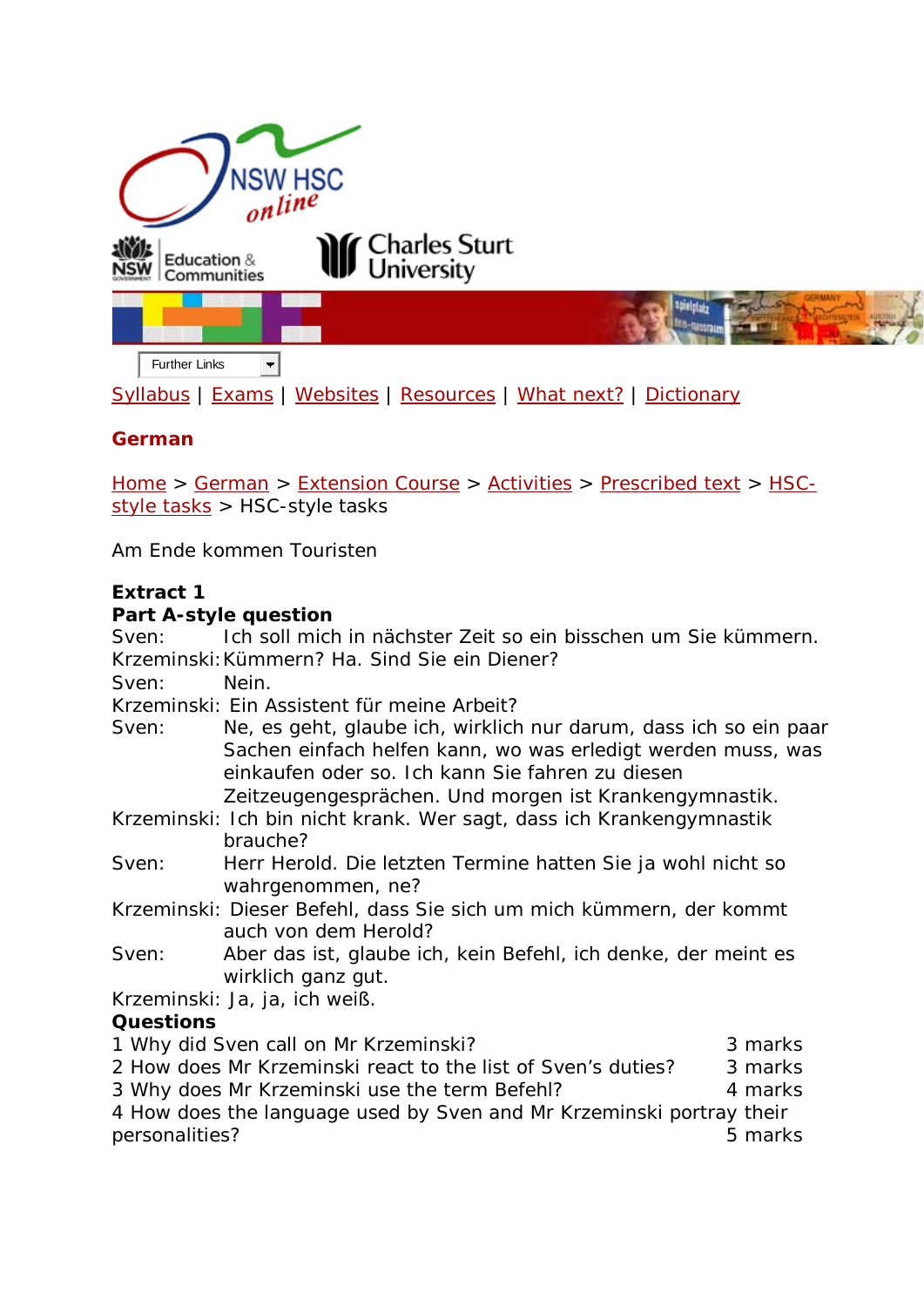### Part A- **German**

[Home](http://www.hsc.csu.edu.au/) > [German](http://www.hsc.csu.edu.au/german/) > [Extension Course](http://www.hsc.csu.edu.au/german/#112077) > [Activities](http://www.hsc.csu.edu.au/german/#112080) > [Prescribed text](http://www.hsc.csu.edu.au/german/#112088) > [HSC](http://www.hsc.csu.edu.au/german/extension/activities/prescribed/tasks/)[style tasks](http://www.hsc.csu.edu.au/german/extension/activities/prescribed/tasks/) > HSC-style tasks

**Part A HSC-style task: Sample answers and marking criteria**

#### **Question 1**

Outcomes assessed: 2.1, 2.2

| Marking criteria                                                                  |         |
|-----------------------------------------------------------------------------------|---------|
| Demonstrates a comprehensive understanding of why Sven<br>called on Mr Krzeminski | 3 marks |
| Demonstrates a good understanding of why Sven called on Mr<br>Krzeminski          | 2 marks |
| Provides some relevant information                                                | 1 mark  |

#### **Your answer may include:**

*To introduce himself to Mr Krzeminski and tell him what his role there is and how he is to assist him, take care of him, such as take him to his physiotherapy, to the eyewitness talks. He also wanted to show him that he had got the milk, a way of discreetly apologising for drinking it all when he first arrived.*

#### **Question 2**

Outcomes assessed: 2.1, 2.2

| Marking criteria                                                                                     |         |
|------------------------------------------------------------------------------------------------------|---------|
| Demonstrates a perceptive understanding of how Mr<br>Krzeminski reacted to the list of Sven's duties | 3 marks |
| Demonstrates a good understanding of how Mr Krzeminski<br>reacted to the list of Sven's duties       | 2 marks |
| Provides some relevant information                                                                   | 1 mark  |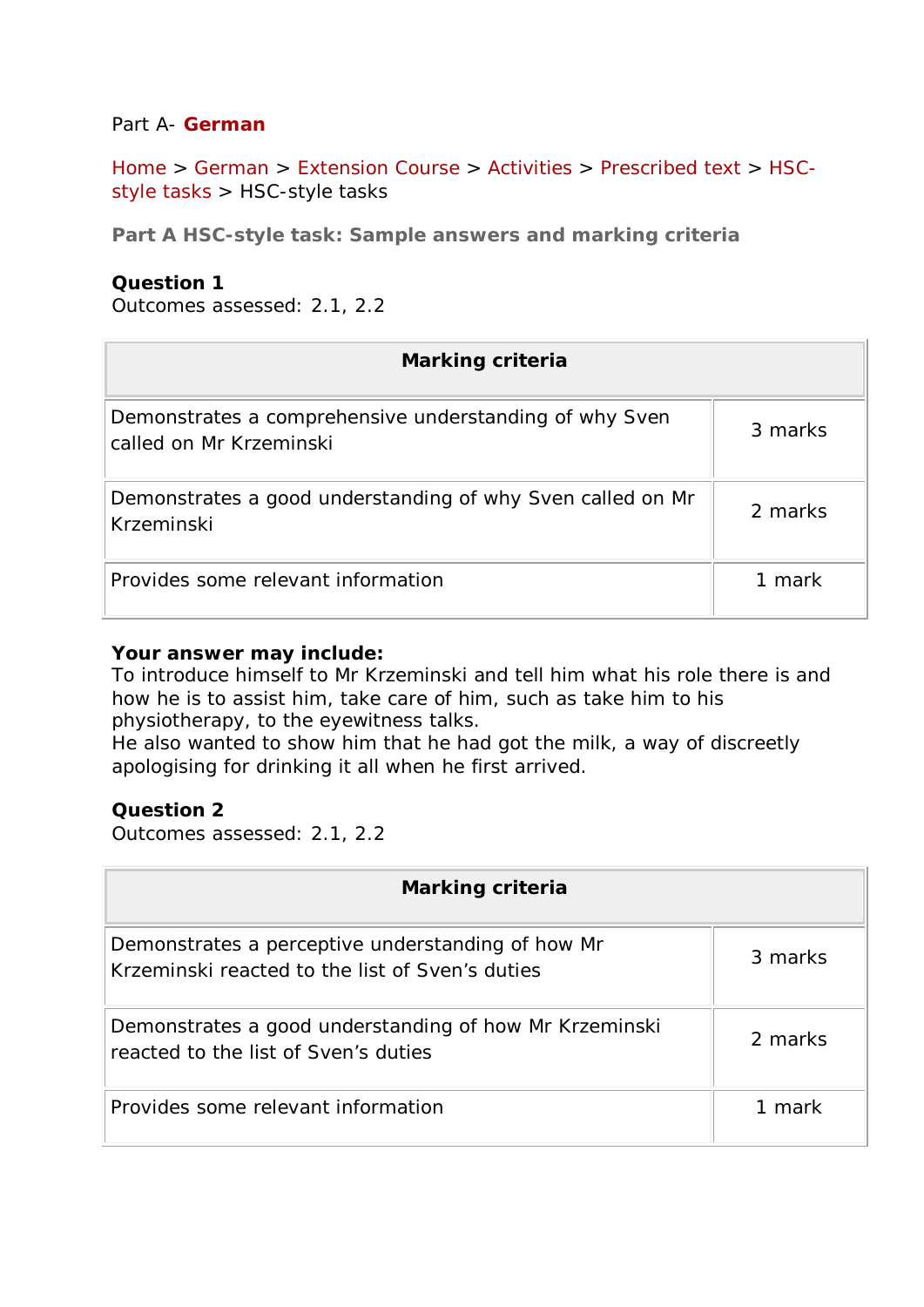#### **Your answer may include:**

*Mr Krzeminski is not very responsive. He is being difficult, almost rude. He is not taking Sven's duties seriously and misrepresents Sven's comments when answering him. He acts as if he is not pleased to have someone to take him around etc He seems to reject any form of assistance.*

### **Question 3**

Outcomes assessed: 2.1, 2.2, 2.3

| Marking criteria                                                                                                                                               |           |
|----------------------------------------------------------------------------------------------------------------------------------------------------------------|-----------|
| Demonstrates a perceptive understanding why Mr Krzeminski<br>used the word Befehl; comments on how the impact would<br>have differed, had he used another word | 4 marks   |
| Demonstrates a good understanding why Mr Krzeminski used<br>the word Befehl; comments on how the impact would have<br>differed, had he used another word       | 2-3 marks |
| Provides some relevant information                                                                                                                             | 1 mark    |

#### **Your answer may include:**

*The word Befehl- command- is a military term. He is being provocative, difficult and purposely misrepresenting Sven's good intentions. In this context of the Lager, this word is loaded and referring to the past and its history. He is putting Sven in his place, Mr* Krzeminski is trying not to give Sven any importance or credit for looking after him. Mr Krzeminski is pointing out that Sven is only doing a job and not pretend otherwise. *The use of the word also highlights his objection and resentment that he is not being asked but rather told what to do. He understands the good intentions- Ja, ja, ich weiss- but that is not the point.*

## **Question 4**

Outcomes assessed: 2.1, 2.2, 2.3

| <b>Marking criteria</b>                                                                                                   |           |
|---------------------------------------------------------------------------------------------------------------------------|-----------|
| Demonstrates a perceptive understanding of how the language<br>used by Sven and Mr Krzeminski portray their personalities | 4-5 marks |